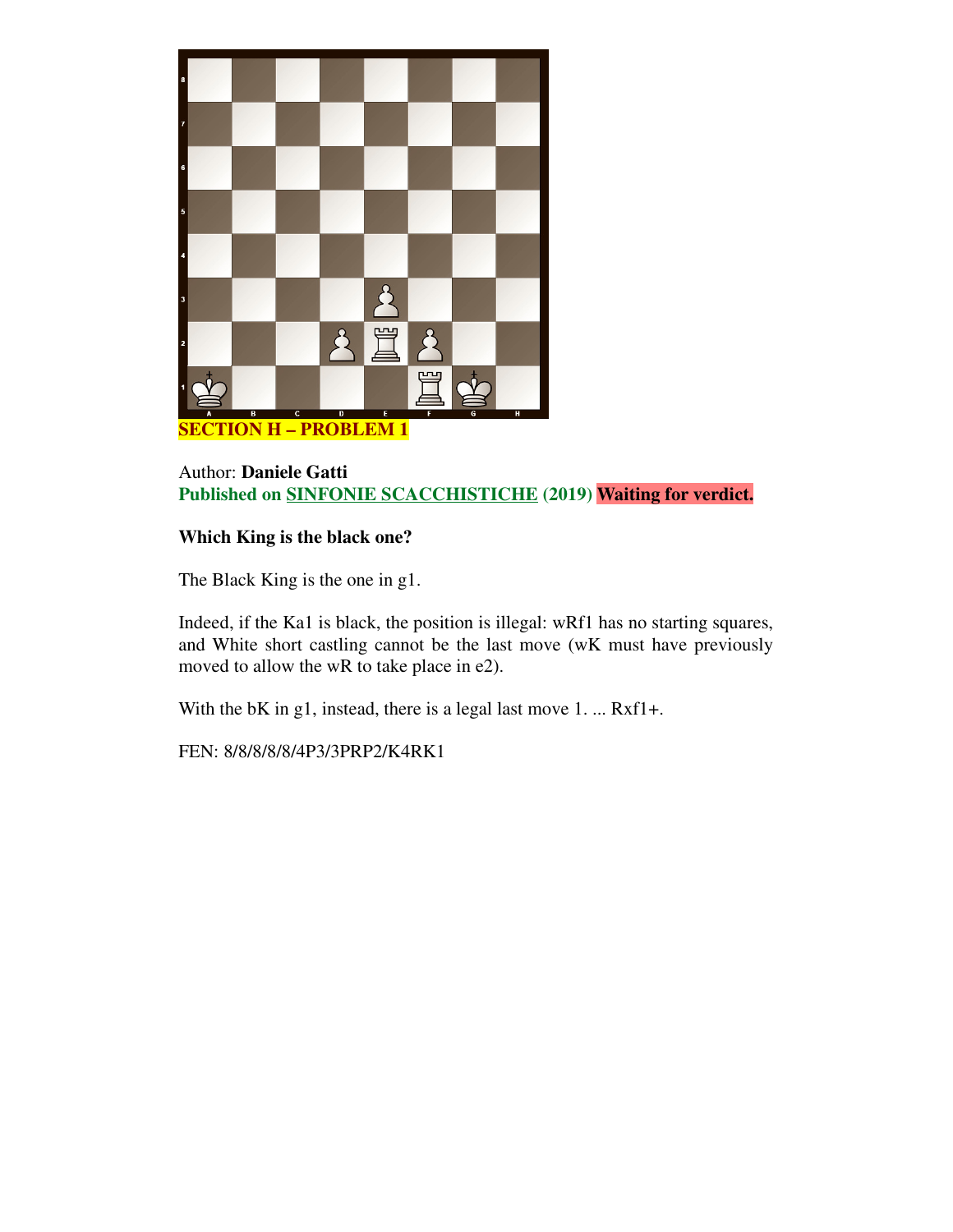

Author: **Daniele Gatti Published on SINFONIE SCACCHISTICHE (2019) Waiting for verdict.**

#### **Last 2 halfmoves?**

White King is in check. bRg5 has no valid starting moves, so last move was a discovered check from bBf1. Clearly bBf1 is a promoted piece (b7 and d7 pawns are a proof), so it's necessary to know when the promotion took place.

If bBf1 has been previously promoted, last move could have been only 1. ... Bg2-f1+ or 1. ... Bg2xf1+. If bBf1 has been promoted on last move, there is a third option: 1. ...  $exf1=B+$ .

Assuming that bBf1 has been previously promoted, which of the black pawns could have been promoted?

White has 2 missing units. One of them was obviously captured in f6.

Black C-file pawn couldn't promote, the shortest way via c4-b3-a2-b1 would have requested 3 captures. The same for E-file pawn: e4-f3-g1-f1/h1 or e4-f3-e2-d1/f1 would have requested 3 captures.

Black H-file pawn couldn't promote, because after h3-g2-f1/h1, the G-file black pawn would have requested another capture to reach H-file, and again 3 captures needed.

So, the only Black pawn that could have been promoted is the G-file one, with a total of 2 captures. Promoted Bishop could have played 1. ... Bg2-f1+. But not 1. ... Bg2xf1+, because all White pieces would have been already captured to obtain the Black pawns structure.

So, if Black last move has not been a capture, White had no legal moves to play. White pieces have no valid starting squares; the only possibility is a capture with 1. bxa5, but it's illegal. White g6 pawn indeed has captured two times at zig-zag to let the black Gpawn proceed, and not enough captures would have been avalaible for white A-pawn to arrive on B-file and then again on A-file, since bBc8 could not escape and black Cfile pawn could have not reached B-file.

So, if last move was not a capture, the position is illegal. Last move must then have been a capture, and since 1. ...  $\text{Bg2xf1+}$  was excluded, the only possibility is the remaining **1. ... gxf1=B+**.

Consequently, the only possible White previous move must have been **1. Rd1-f1**, allowing the black pawn to capture. All other White moves would lead to illegal checks or excess of captures.

FEN: 5nBN/1p1p1p1N/p4pP1/P4rrp/n7/4P3/1PPPkP1P/2B2bKR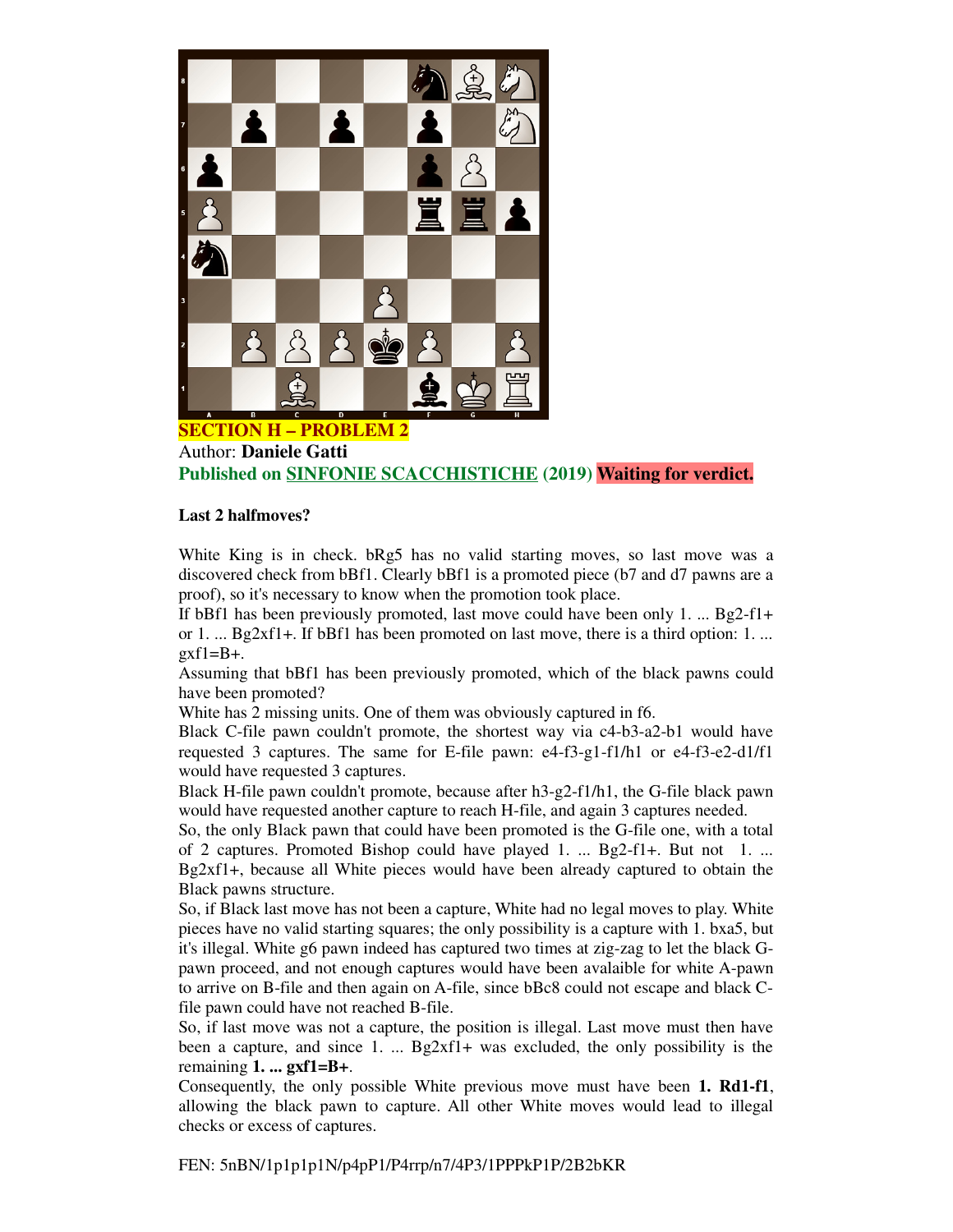

Composed by: **Daniele Gatti Published on SINFONIE SCACCHISTICHE (2021) Waiting for verdict.**

**White has just captured a Black piece. But now White's position is losing. Black offers him to retract the move and suggests that another move would be winning for White.**

**What move should be retracted and what should be played instead?**

**Try:** *White retracts Kg7xNh8 and then plays 1. Qf8+ (Not Kg8xNh8? 1. Qf8+ Kf6! And Black wins)*

*Then 1. ... Ke6 2. Bxc4+ Kf5 3. Qxd6! (Not 2. Bxa2? Qxf8+! 3. Kxf8 g5! 4. Kg7 Ng6! Draw)*

*3. ... Qxd6 cxd6 4. Bxa2 g5 5. Kxh8 and White wins.* 

But Illegal move!

Three white Pawns captures took place on light squares (cxd3, exf3, gxh3). Black's missing units are a Rook, two Knights and a dark-squared Bishop. Since no dark-squared Bishop could have been captured by white pawns, it could be the only piece remaining for the white King to capture. So, no Knight in h8 could have been captured.

**Solution:** White retracts **Kg8xBh8** *(not Kg7xBh8 for obviously illegal configuration)* and then plays **1. Qf8+!**

With the unique winning sequence:

### **1. ... Kf6 2. Qxf7+ Kg5 3. f4+ exf4 4. Nf3+ Kh5 5. Qxh7#**.

FEN: 1Q5K/2pbkp1p/B1pq2p1/2p1p3/2p5/3P1P1P/r2P1P1P/6N1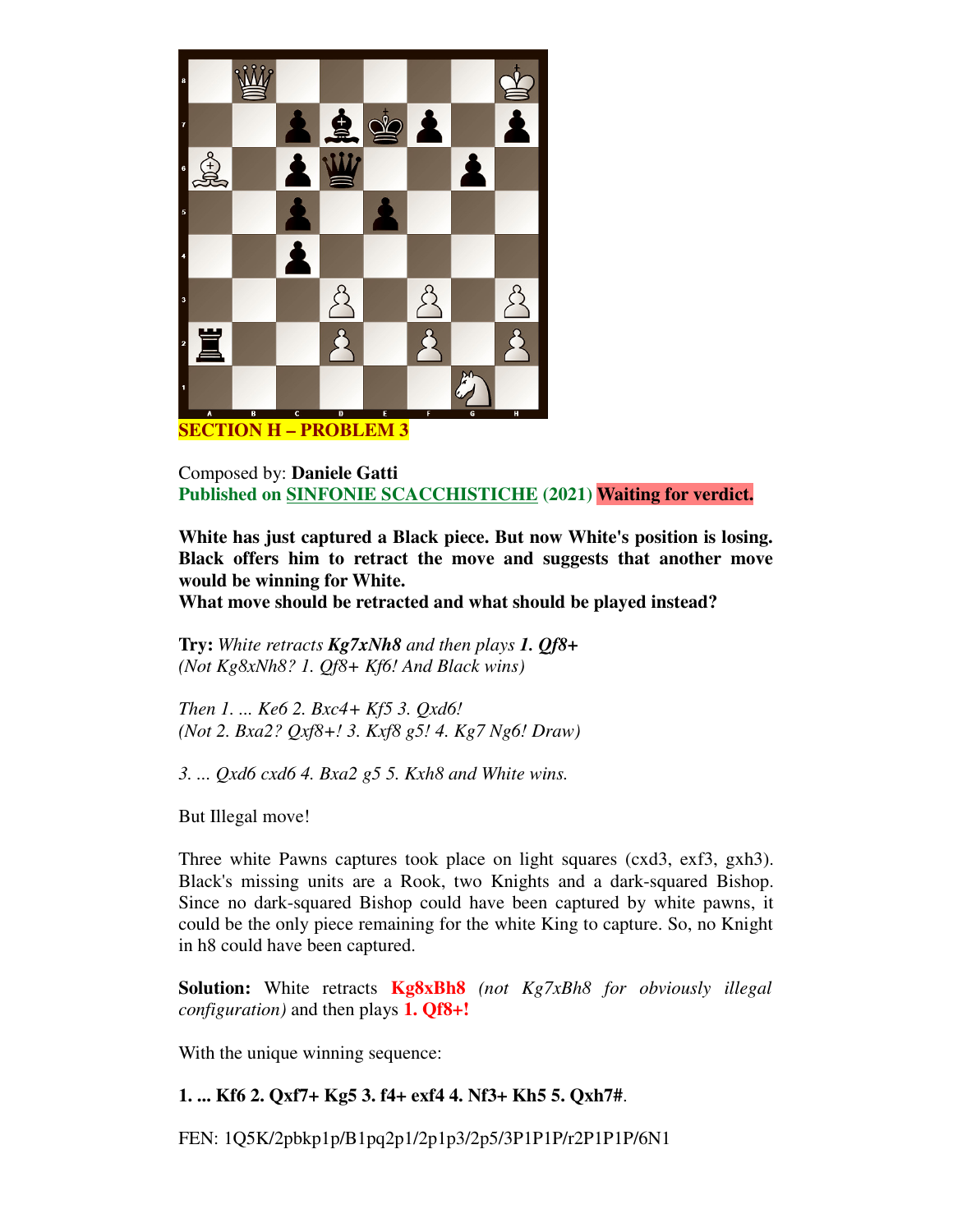

### Composed by: **Daniele Gatti Published on THE HOPPER MAGAZINE (Singapore) - December 2021 Waiting for verdict.**

### **Demonstrate that White castled. Then point out last move.**

Since both bR are obviously promoted, it's necessary to count how many captures have been made by the black pawns in order to have two promoted bR on the  $1<sup>st</sup>$  rank.

The theoretical minimum is 4 captures (example: axb3, bxa2, a1=R; cxb3, axb2, a1=R). What happens if only 4 captures take place?

White's missing pieces are 2 Rooks, 2 Knights and the Queen. White Bishops have obviously been captured on their original square. So, if Black promotes the two Rooks capturing 4 White units, a White piece survives on the board, but it necessarily has to be placed between the bR and the wK, in order to prevent check. This is incompatible with the fact that the last move was obviously  $axb1=R#$  (still have to state what piece has been captured). It would have been impossible, for Black, to capture a White piece in b1 delivering checkmate without a promotion, because the bRb1 wouldn't have had a valid place to come from. Hence, it's impossible for Black to reach this configuration with 4 captures only. Logical consequence: the configuration must be reached with 5 captures.

What happens if Black captures all the 5 available White pieces and the last move is axb1=R#? Obviously, wRa1, wSb1, wSg1 and wQd1 can move to the queenside and be captured easily. But what about wRh1?

To reach the queenside, wRh1 has two options.

*Option A*: White castles short.

*Option B*: White does not castle, wK goes outside the pawn wall through the path a2-b3, wRh1 comes to b1 and then it's captured. But this leads to an absurdity: if wK is placed outside of the pawn structure, and a bP reaches b3, the return path for the wK remains permanently forbidden, because wK could never go back on the  $1<sup>st</sup>$  rank without putting himself in check or capturing the bP or a promoted bR. And if wK stays behind the pawn wall, both wR are stuck